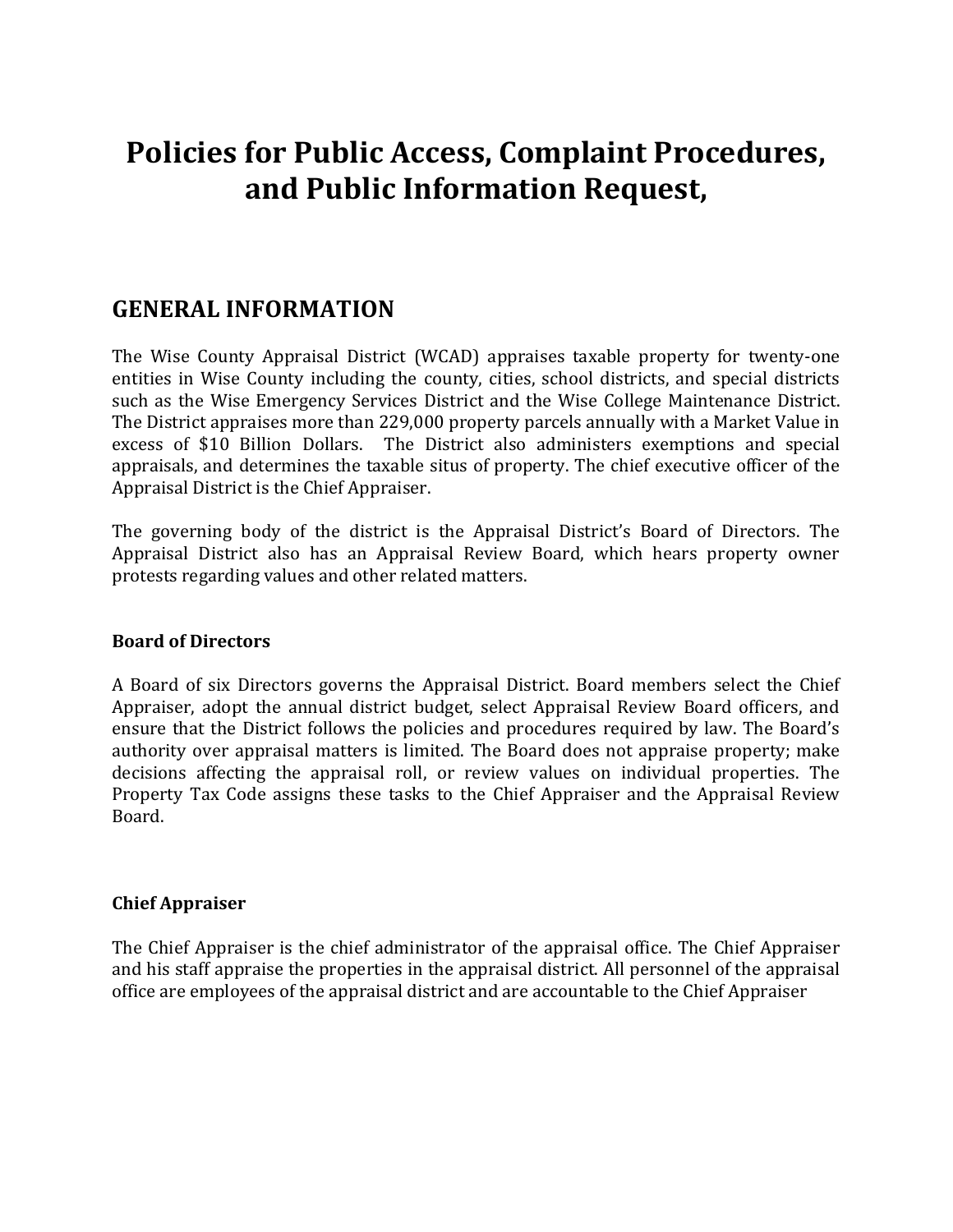### **Appraisal Review Board**

The Appraisal Review Board is responsible for hearing and resolving protests from property owners concerning appraisal of their properties. The ARB's duties are governed by the Texas Property Tax Code.

### **EXTERNAL REVIEWS**

#### **Property Value Study**

At least once every two years, the comptroller conducts a study in each appraisal district to determine the degree of uniformity of and the median level of appraisals by the appraisal district within each major category of property. The comptroller shall publish a report of the findings of the study, including in the report the median levels of appraisal for each major category of property, the coefficient of dispersion around the median level of appraisal for each major category of property, and any other standard statistical measures that the comptroller considers appropriate. The results of the latest Property Value Study are available on our website at [www.isouhwestdata.com](http://www.isouhwestdata.com/) drop box for Wise CAD.

#### **Methods and Assistance Program**

At least once every two years, the comptroller reviews the governance of each appraisal district, taxpayer assistance provided, and the operating and appraisal standards, procedures, and methodology used by each appraisal district, to determine compliance with generally accepted standards, procedures, and methodology. The results of the latest Property Value Study are available on our website at [www.isouhwestdata.com](http://www.isouhwestdata.com/) drop box for Wise CAD.

#### **Financial Audits**

External audits of Wise County Appraisal District's finances are conducted each year by external auditors. The operations portion of the district's finances is audited in addition to the agency fund. The agency fund audit covers the monies collected & disbursed by WCAD of behalf of 18 taxing units contracted with WCAD.

# **PUBLIC ACCESS**

#### **Public Access to the Board of Directors**

It is the policy of the Board of Directors to provide the public with a reasonable opportunity to address the Board concerning the policies and procedures of the Appraisal District and on any issue within the Board's jurisdiction. Generally, the Board's statutory functions involve: 1) adopting the appraisal district's annual operating budget; 2) contracting for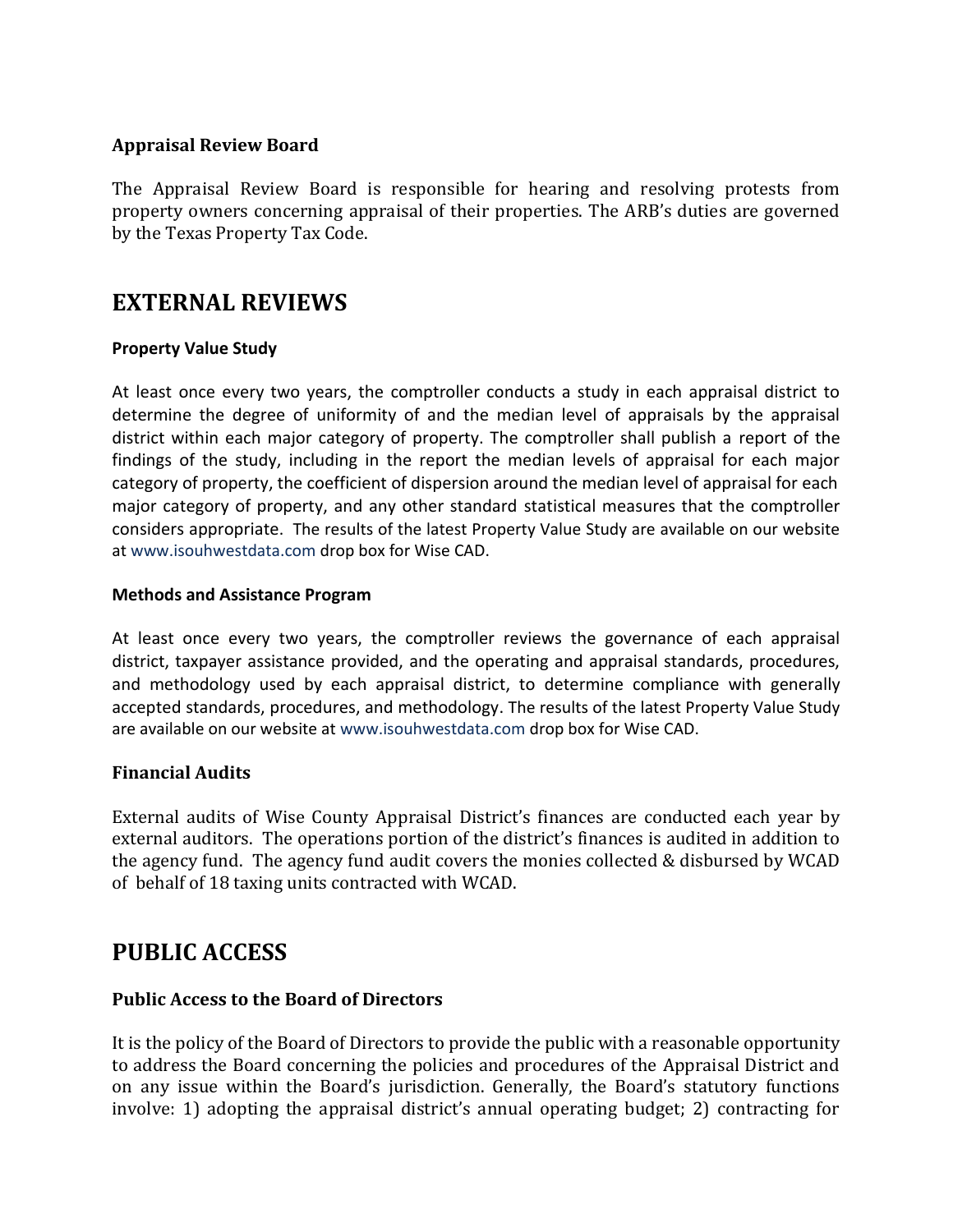necessary services; 3) hiring a Chief Appraiser; 4) selecting Appraisal Review Board officers; 5) making general policies on the appraisal district's operation; and 6) biennially developing a written plan for the periodic reappraisal of all property.

#### **Board Meetings**

The Board of Directors of the Wise County Appraisal District (WCAD) will meet in regular session at least six times per year in a public meeting. The meetings will be at the call of the Chairman of the Board and shall be designated at the beginning of each calendar year and so posted as scheduled Board meetings. Meetings are typically on the third Tuesday of the month. An agenda of such meetings shall be made public in compliance with the Texas Open Meetings Act and posted on the WCAD public website, at its office location, and at the County Courthouse/Administration Building. At each regularly scheduled meeting the Chairman will announce that each person wishing to address the Board on appraisal district policies, procedures, or issues under the Board's jurisdiction may have time to speak.

#### **Interpreters**

The District will provide an interpreter at a meeting if a person who does not speak English or communicates by sign language notifies the Chief Appraiser in writing at least three business days before the meeting. The person must indicate that he or she desires to address the Board and is unable to provide an interpreter.

#### **Access by Disabled Persons**

The WCAD office is located at 400 East Business 380, Decatur, Texas, has van accessible parking spaces for the handicapped in front of the building. The board meeting room and ARB hearing rooms are also wheelchair accessible. A person who needs additional assistance for entry or access should notify the Chief Appraiser in writing at least three business days before the meeting.

#### **Public Access Policy for Meetings**

Pursuant to *Section 6.04 (d), Property Tax Code,* a reasonable period of time at the end of each meeting of the Appraisal District Board of Directors shall be provided for public comments. The period of time shall be determined at the discretion of the Chairman of the Board of Directors at each meeting.

Pursuant to *Section 6.04 (e), Property Tax Code,* the following policies are adopted to provide public access to the Board of Directors for purposes of testimony at public meetings: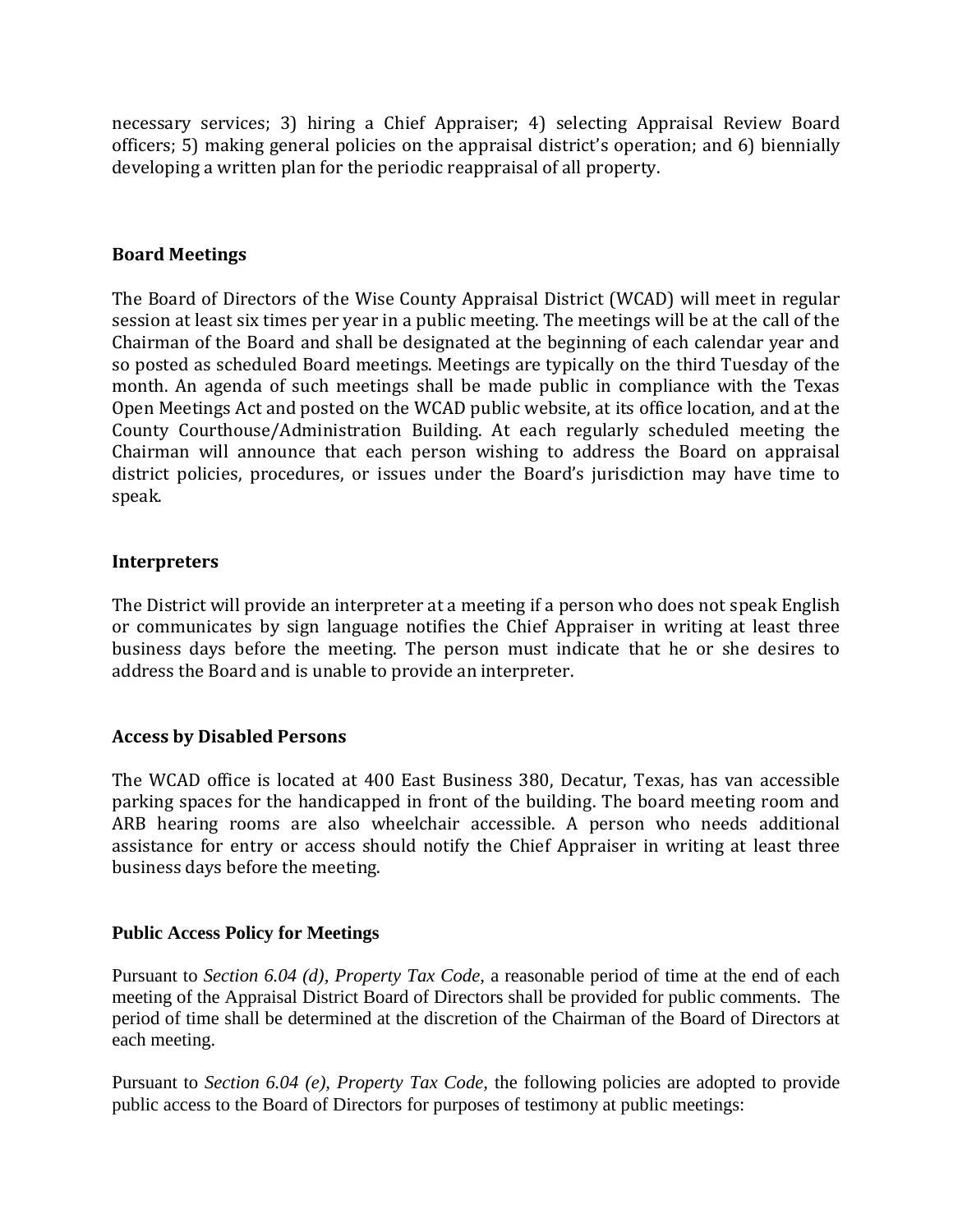Any non-English speaking person, deaf person, or person who has any physical, mental, or development disability desiring to appear before the Board must file a written request with the Chief Appraiser, who will schedule the person to present testimony at the next regularly scheduled Board meeting. The request should indicate any special assistance or arrangement required to make the presentation to the Board possible.

The Chief Appraiser shall have a bilingual person in the county to serve as an interpreter. An interpreter shall attend any meeting of the Board of Directors in which a non-English speaking person is scheduled to testify and shall be paid an amount equal to that paid to members of the Appraisal Review Board.

The Chief Appraiser shall coordinate with the area service council of the Texas Commission for the Deaf, in obtaining services and shall have an interpreter to attend any meeting of the Board of Directors in which a deaf person is scheduled to testify. The interpreter shall be paid an amount equal to that paid to members of the Appraisal Review Board.

### **COMPLAINT PROCEDURES**

### **Policies for Resolving Complaints**

The Board will consider written complaints about the policies and procedures of the appraisal district, the Appraisal Review Board (ARB), the Board of Directors, and any other matter within its jurisdiction. The Board will not consider complaints addressing any matter that could be grounds for a challenge, protest, or correction motion before the ARB as set out in the Texas Property Tax Code. The Board has no authority to overrule the Chief Appraiser or the Appraisal Review Board's decision on a value, a correction, or a protest.

Complaints should be filed with: Chief Appraiser Wise County Appraisal District 400 East Business 380 Decatur, Texas 76234

Any complaint requiring action by the Board must be filed through the Chief Appraiser. Said complaints will be investigated by the Chief Appraiser, who will act as the intermediary between the complaint and the Board of Directors. In order to file a complaint, the necessary steps must be taken:

1. File a written report with the Chief Appraiser. The complaint should adequately describe the situation, the person(s) involved, and the action(s) the complainant would like the Board to review.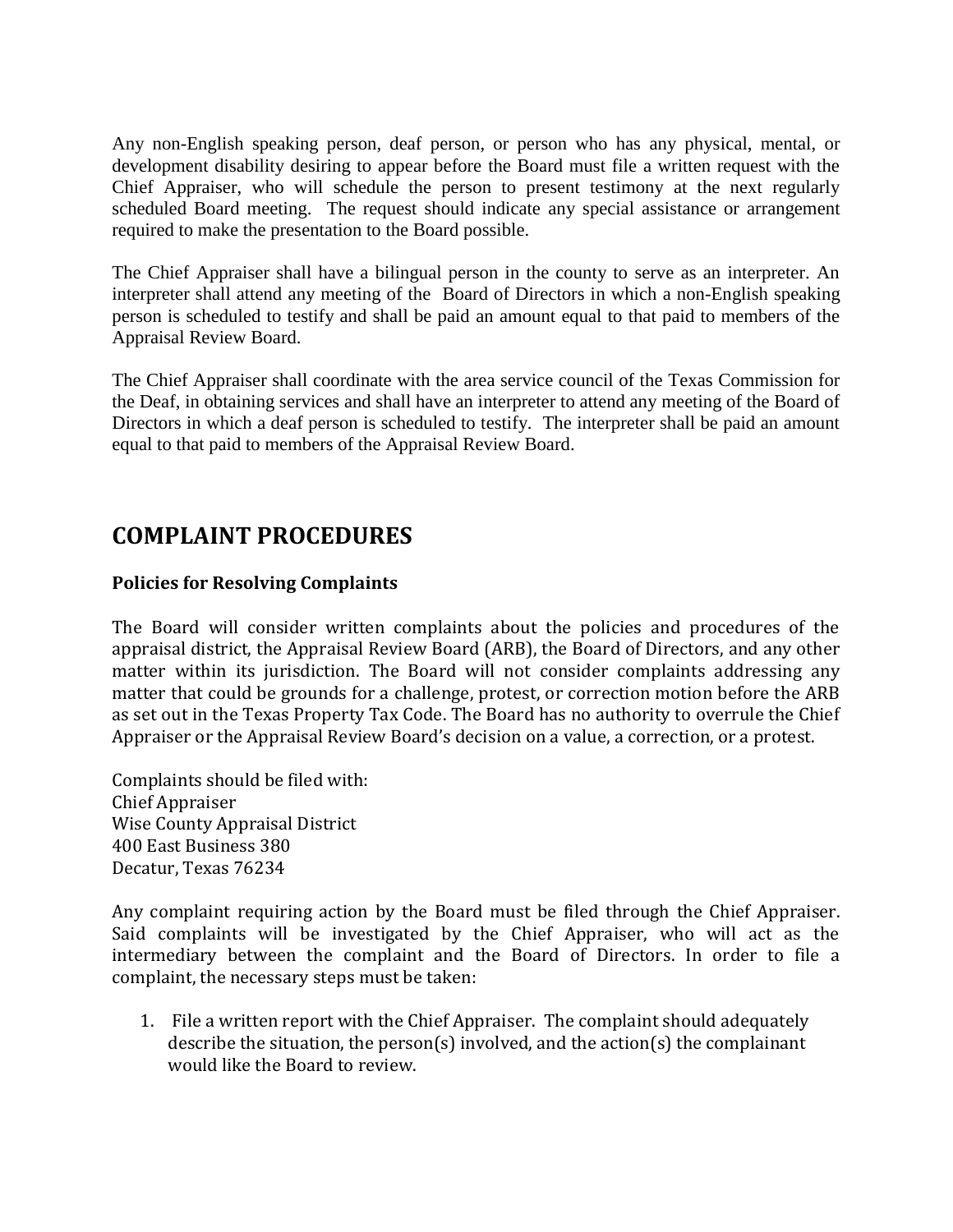2. The Chief Appraiser will research each complaint for all possible remedies. If the Chief Appraiser and the complainant are able to resolve the problem, the Chief Appraiser will report the problem and its resolution in the information report to the Board at their next regular scheduled meeting.

If the Chief Appraiser and complainant are not able to resolve the problem, the Chief Appraiser will place the item on the agenda for next regular scheduled meeting.

- 3. In order for an unresolved complaint to be placed as an action item on the Board's agenda, adequate time must be given to notify all parties involved in the complaint, and to allow proper time to comply with Section 551.000 et sq. of the Texas Government Code concerning the Open Meetings Act.
- 4. If a complainant has an impairment and cannot present the complaint in writing, the complaint will be recorded and played for the Board in lieu of the written report
- 5. If the complaint involves a District Employee, including the Chief Appraiser, the employee will be notified of the complaint and must submit written response to be presented along with the complaint at the next regular scheduled meeting of the Board of Directors.

If an unresolved complaint involves the operations of the Appraisal Review Board or one of its members, the complaint will be submitted to the ARB Chairperson and the member of the ARB involved in the complaint, if applicable. The ARB will place on the Agenda of its next regular scheduled meeting to address the matters outlined in the complaint. The ARB Chairperson must submit a written response to a complaint concerning the operations of the Appraisal Review Board and the member involved in the complaint must submit a written response to a complaint regarding a member of the ARB. The written response will be presented along with the complaint at the next regular scheduled meeting of the Board of Directors.

All parties involved in the complaint will be allowed an opportunity to address the Board of Directors in person.

- 6. After hearing all the evidence in the complaint, the Board of Directors will take appropriate action beginning with appointing an investigation committee and presenting the facts of the investigation to the board at a later date open meeting date. If facts in the complaint warrant Legal Counsel being present the Board reserves the discuss the case and possible actions in a Closed Session as outlined in the Texas Government Code concerning the Open Meetings Act.
- 7. In the event that the complaint is against the Chief Appraiser please file the complaint through the Assistant Chief Appraiser. All actions outlined in Steps 1-6 above will be followed.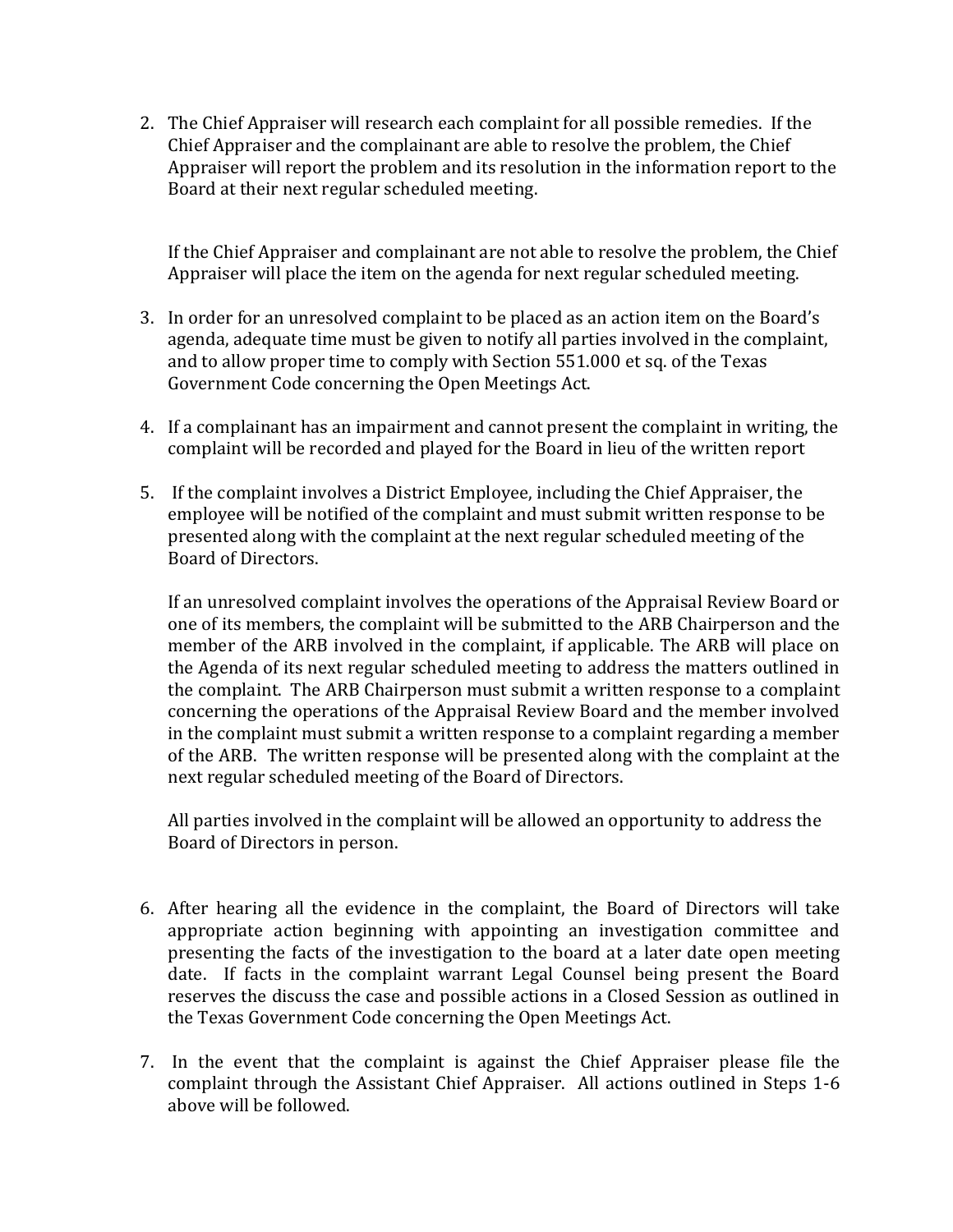Hearing impaired persons, deaf persons, or deaf-blind persons who have a TDD, TTY, VCO, computer, or mobile device may call contact relaytexas.com or dial 7-1-1 and have a complaint delivered to the Board. At each regularly scheduled meeting, the Chief Appraiser will report to the Board on the nature and the status of all complaints filed, if there are any. Board deliberations concerning complaints will comply with the provisions of the Texas Open Meetings Act, Chapter 551, Government Code. Until final disposition of a complaint, the Board is to notify the parties at least quarterly on the status of a complaint unless notice would jeopardize an investigation.

# **PUBLIC INFORMATION REQUEST**

### **Public Information Request (Open Records Request)**

The [Public Information Act](http://www.statutes.legis.state.tx.us/SOTWDocs/GV/htm/GV.552.htm) (formerly known as the Open Records Act) provides a mechanism for citizens to inspect or copy government records. It also provides for instances in which governmental bodies may withhold government records from the public.

Upon receipt of a public information request, a governmental body generally is required within ten business days to either provide access to the requested information or request an attorney general ruling on whether the information can be withheld.

If a governmental body fails to respond to your request for information or request an attorney general ruling within ten business days, you may file a written complaint with the Open Records Division of the Office of the Attorney General. Please be sure to include with your complaint a copy of your original request for information and any other supporting documentation that may help us resolve your complaint. For more information on the Public Information Act, including the requirements for a valid request for public information, please see our [Public Information Handbook.](https://www.texasattorneygeneral.gov/files/og/publicinfo_hb.pdf)

Complaints can also be filed against governmental bodies that fail to comply with an attorney general ruling. Therefore, if, after a reasonable amount of time, a governmental body does not release information to you in accordance with an attorney general ruling, we encourage you to send a written complaint to the Open Records Division.

Additionally, complaints may be filed against governmental bodies if requestors believe they are being overcharged for a copy or inspection of public information. The attorney general promulgates [cost rules](http://info.sos.state.tx.us/pls/pub/readtac$ext.ViewTAC?tac_view=4&ti=1&pt=3&ch=70&rl=Y) regarding the charges and methods of calculations. These rules are mandatory for all governmental bodies, except to the extent that other laws establish charges for specific kinds of information.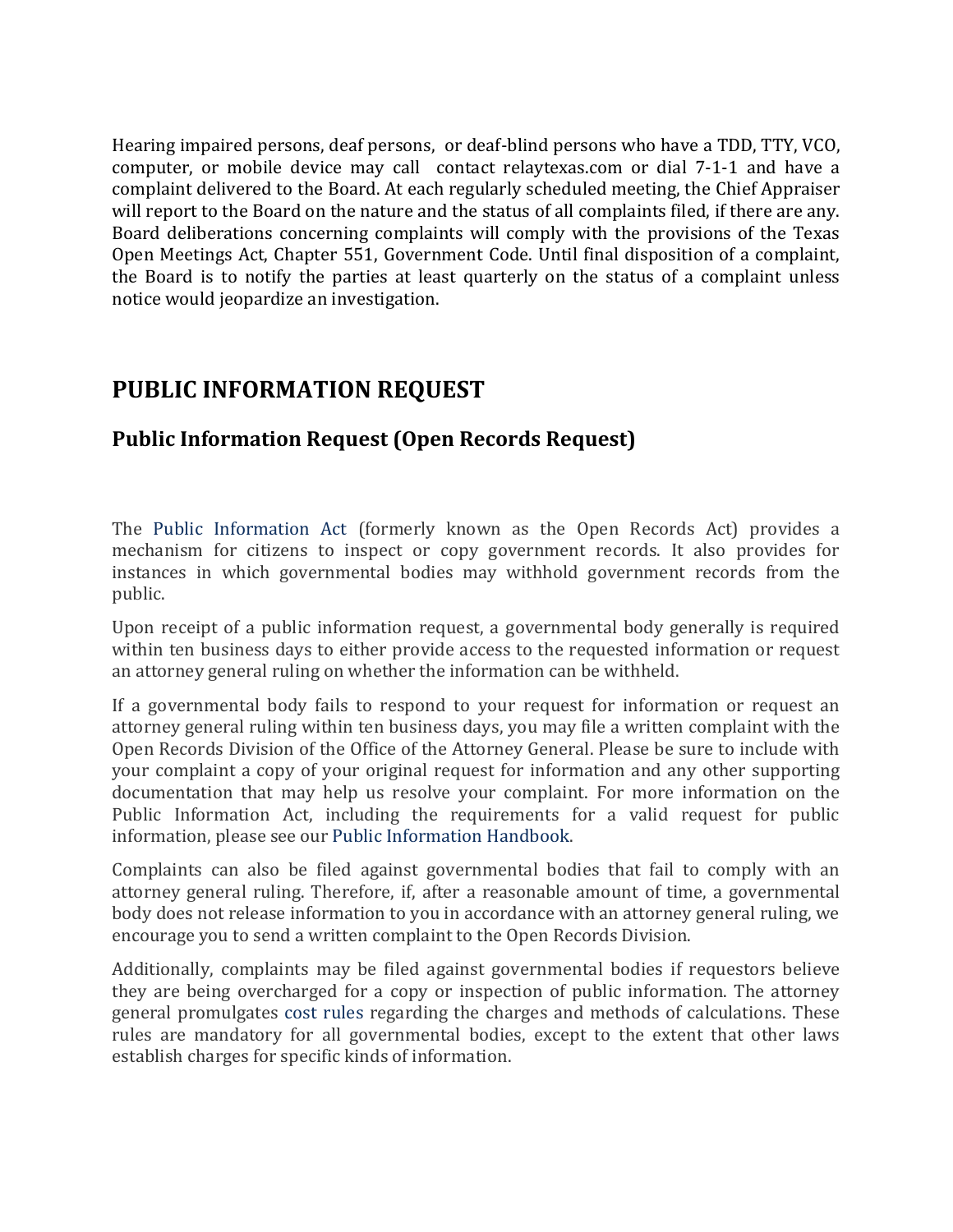A complaint of overcharges must be filed no later than ten business days after the requestor knows of the occurrence of the alleged overcharge. Be sure to include a copy of the original request and any correspondence from the governmental body stating the charges. Complaints may be sent directly to the Cost Rules Administrator of the Open Records Division.

### **Steps In Requesting Public Information (Open Records Request)**

- 1. Your request must be in writing to the **WISE COUNTY APPRAISAL DISTRICT (WCAD).** Only written requests trigger a governmental body's obligations under the Public Information Act.
- 2. Your request should be for documents or other information that is already in existence. **WCAD** is not required to answer questions, perform legal research, or comply with a continuing request to supply information on a periodic basis as such information is prepared in the future.
- 3. **WCAD** recommends that all requests be sent by U.S. mail and that a copy of the original request and proof of its receipt by the governmental body be kept.
- 4. **WCAD** recommends that all requests be addressed to the chief appraiser. Requests made by facsimile or electronic mail must be addressed to the chief appraiser in order to trigger an obligation under the Public Information Act.
- 5. If you believe that **WCAD** has not responded as required by the Public Information Act, we recommend that you contact the Open Records Division Hotline at (512) 478- 6736 or toll-free (877) 673-6839, your local District Attorney, or local County Attorney

#### **AFTER A REQUEST IS MADE**

 **WCAD** must "promptly" produce public information in response to your request. "Promptly" means that a governmental body may take a reasonable amount of time to